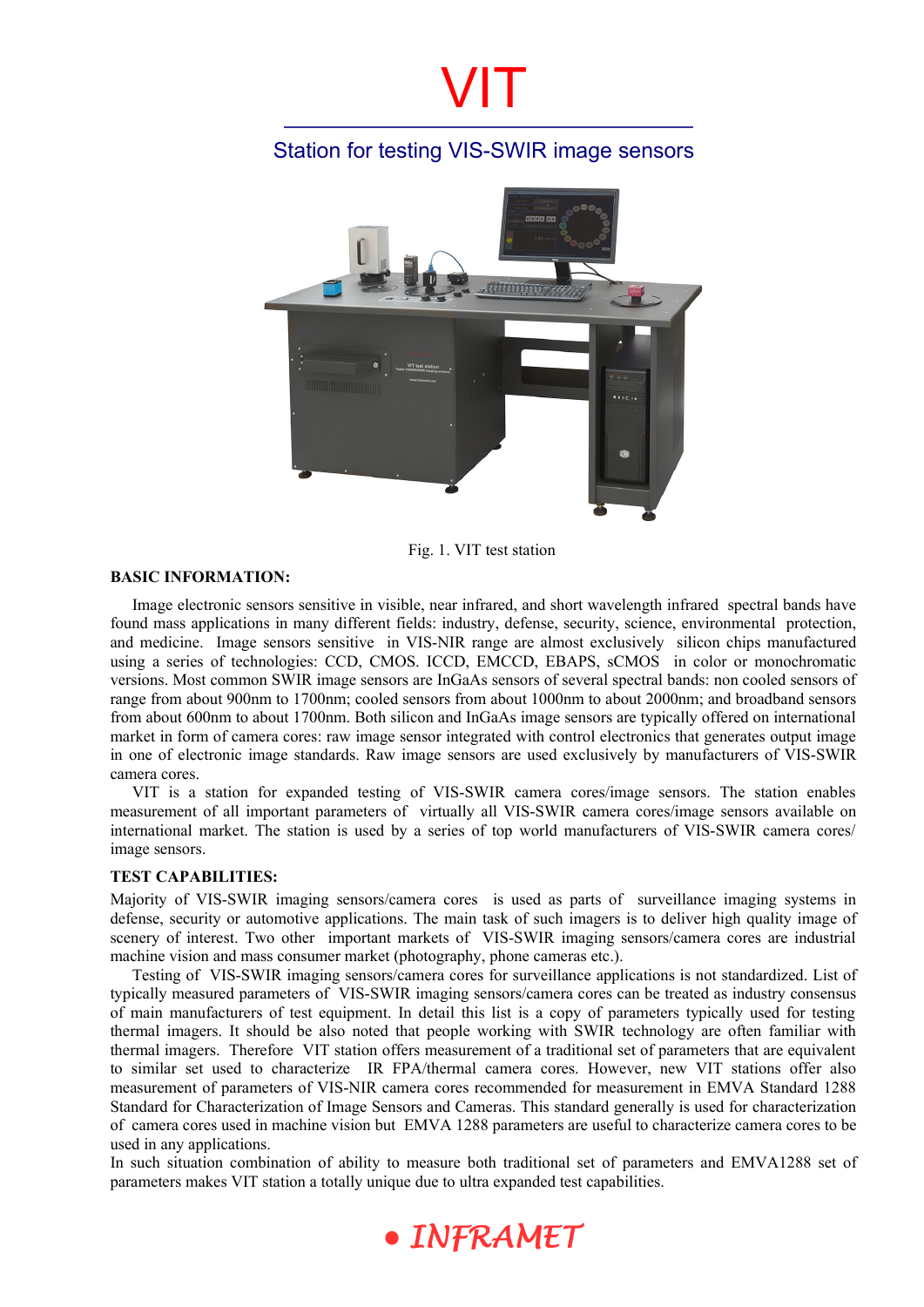### Station for testing VIS-SWIR image sensors

VIT

Traditional set of parameters:

- 1. Radiometric parameters: relative spectral sensitivity, normalized detectivity D\*, quantum efficiency QE, sensitivity, dynamic range, linearity, Noise Equivalent Illuminance/Irradiance, Fixed Pattern Noise, Non Uniformity, Signal to Noise Ratio, dead pixels, 3D Noise. Measurements can be done at 16 wavelengths.
- 2. Imaging parameters: MTF, resolution, Minimal Resolvable Contrast, crosstalk, blooming, FOV

#### EMVA1288 set of parameters:

Quantum efficiency, Gain, Temporal Dark Noise, DSNU1288, SNR<sub>max</sub>, PRNU1288, LE nonlinearity, Absolute Sensitivity Threshold, Saturation capacity, Dynamic Range, Dark current, relative spectral sensitivity

It should be also noted that due to existing proper standardization Inframet can deliver a reference VIS-NIR camera core of known parameters as part of VIT station. Data sheet of reference VIS-NIR camera core can be obtained from EMVA approved test laboratory.

#### **HOW IT WORKS?**

VIT works as a dual channel image projector capable of projecting reference images of regulated light intensity and light spectrum to the plane where the image sensor is located. Tested camera core generates output electronic image that is captured by a frame a grabber card. Finally the test software installed on PC set calculates parameters of tested camera core on basis of captured images.

Optional CON controller that delivers necessary control/timing input signals to the tested image sensor is offered when raw image sensors are to be tested. The image sensor integrated with the CON controller can be treated as a camera core. Therefore later this data sheet talks about testing VIS-SWIR camera cores.

VIT can project uniform images in at least 16 narrow spectral bands and broadband VIS-SWIR range. These uniform images are used to measure radiometric parameters.

Next, VIT can project image quality targets at three switchable wavelengths. These images are used to measure imaging parameters.

#### **HOW IS BUILT?**

VIT station is a modular system built from five main blocks: Dual Image Projector, set of frame grabbers, PC set, test software and optional CON electronic controller of tested raw image sensors.

Dual Image Projector is the main block of VIT test station. DIP block is built as two quasi independent projectors: a)radiometric projector, b)image projector.

Radiometric projector block is built as a calibrated broadband light source integrated with a spectral selector that projects uniform image of regulated light intensity and light spectrum. The spectral selector regulates spectrum of transmitting light using a set of sixteen narrow band optical filters and one broadband VIS-SWIR window. Light intensity of projected uniform images can be regulated at very wide range and this feature makes possible to simulate extreme lighting conditions from very dark nights in Afghanistan mountains to ultra bright days in Arabian desert.

Image projector is built as a tri-spectral switchable light source integrated with set of targets and image macroprojector. This block projects images of a set of reference targets (set of variable contrast USAF 1951 targets, edge target, FOV target, spot target) to surface of the tested sensor. User can regulate light intensity, light wavelength, and type of target to be projected.

Set of frame grabbers is a set of commercially available frame grabber cards compatible to Inframet test software installed in PC main unit. Typical set enables capturing video images in following standards: analog video, CameraLink, LVDS and HDMI. Inframet adds also virtual software frame grabber that makes possible to capture images from typical USB 2.0/USB3.0 camera cores. Other frame grabbers can be optionally added.

PC set used in VIT station is in general typical PCs tested for compatibility with frame grabbers and Inframet test software.

Test software controls all functions of DIP block, communicates with optional CON controller, captures images from tested camera cores and finally calculates parameters of tested camera cores.

## · INFRAMET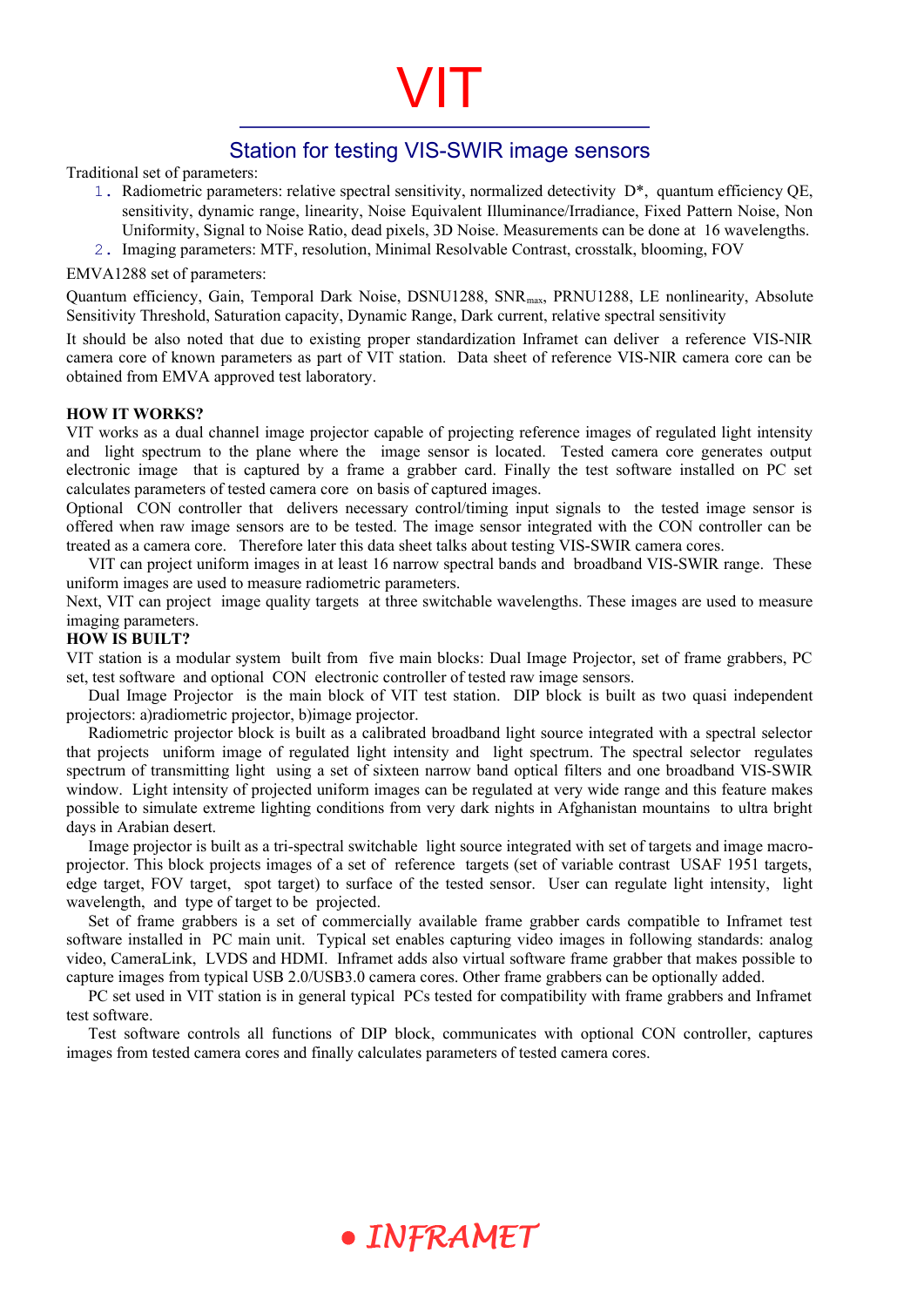### Station for testing VIS-SWIR image sensors

#### **VERSIONS**

VIT station is a modular station that can be offered in several versions optimized for different applications. Two digit code defined in Table 1 is used define versions of VIT station.

Table 1. Two digit code used to define versions of VIT stations

| Code number | Column A<br>Targeted sensor type | Column B<br>Electronic form of tested image sensors |
|-------------|----------------------------------|-----------------------------------------------------|
|             | VIS-NIR sensors                  | Only camera cores                                   |
|             | -InGaAs sensors                  | Camera cores and up to two raw image sensors        |
|             | both VIS-NIR and InGaAs sensors  | Camera cores and raw image sensors                  |

Code VIT-31 means:

Column A row 3- VIT station optimized for testing VIS-NIR and InGaAs sensors integrated with control electronics

Column B row 1 - VIT station is to be used for testing only camera cores capable to generate standard electronics video images.

Detail information on interpretation of codes from Table 1 is presented below.

#### **A. Targeted sensor type**

*A1. VIS-NIR sensors*. In this version wavelength of sixteen narrow band filters used in radiometric projector are located in range 400-1100nm. Image projector can project image quality targets at two wavelengths located in VIS-NIR range: 590nm (VIS), 850nm (NIR).

*A2. InGaAs sensors.* Wavelength of sixteen narrow band filters used in radiometric projector are located in range 600-2000nm. Image projector can project image quality targets at one wavelength located in SWIIR range: 1050nm.

*A3. Both VIS-NIR and InGaAs sensors.* Number of available filters is increased to 20 filters (option: more filters). User can manually change from typical set of filters for VIS-NIR range to typical set of filters for VIS-SWIR range. Image projector is offered in expanded version that can project image quality targets at three wavelengths: 590nm (VIS), 850nm (NIR), 1050nm (SWIR).

#### **B. Electronic form of tested image sensors**

*B1. Only camera cores.* In this version it is assumed that only camera cores are to be tested or that customer has his own electronic controller of image sensors. In both cases it is expected that tested device can generate output electronic image in one of electronic standards: analog video, Camera Link, USB2.0/3.0, LVDS, HDMI. *B2. Camera cores and up to two raw image sensors.* In this version Inframet deliverers specialized miniaturized control electronics for up to two customer image sensors. In this way two VIS-SWIR camera cores are built and can be tested as typical camera cores. Customer is to deliver detail information or preferably sample image sensors.

*B3. Camera cores and raw image sensors.* In this version Inframet delivers quasi universal reprogrammable CON electronic controller that can be used to control a series of VIS-SWIR sensors. Customer is to deliver detail information or preferably sample image sensors.

#### **SPECIFICATIONS**

Modules DIP dual image projector, set of frame grabbers, PC set, test software, CON sensor controller

#### **Dual Image-Projector**

*Radiometric projector*  Light source diameter at least 20mm Light source non-uniformity Eight source non-uniformity  $\langle 1\% (\langle 0.5\% \text{ at central circle diameter } 16 \text{mm}) \rangle$ Spectral band 350nm to 2200 nm Regulation stability better than 1% of the set value Number of switchable spectral bands

Broadband light spectrum Color temperature 2856K±100K in most of source spectral band Light intensity regulation type continuous (any value can be set within the regulation range) one broadband and 16 narrow bands (17 slots on rotary wheel) -more filters can be delivered to be manually exchanged

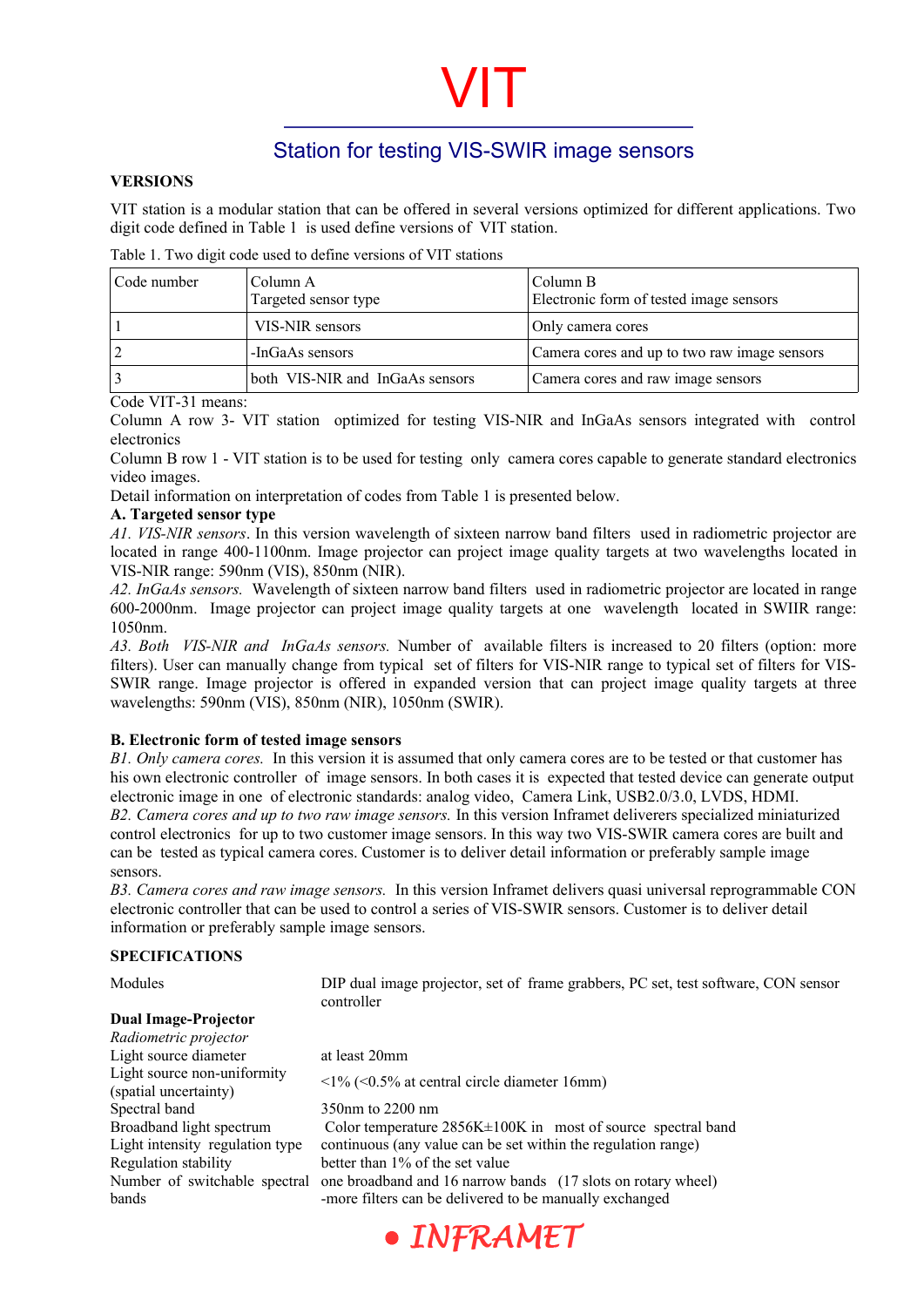## Station for testing VIS-SWIR image sensors

| Calibration of light source                                                                        | lx - for broadband mode; W/m^2 - for narrow spectral band mode                                                                                                                                                                                                                                                                                                                                |                                                                                                                                                                                                                                                                                                                                                                        |  |
|----------------------------------------------------------------------------------------------------|-----------------------------------------------------------------------------------------------------------------------------------------------------------------------------------------------------------------------------------------------------------------------------------------------------------------------------------------------------------------------------------------------|------------------------------------------------------------------------------------------------------------------------------------------------------------------------------------------------------------------------------------------------------------------------------------------------------------------------------------------------------------------------|--|
| Illumination range at broadband<br>mode                                                            | 1 µlx to 10 000lx $(10^{10}$ dynamic)                                                                                                                                                                                                                                                                                                                                                         |                                                                                                                                                                                                                                                                                                                                                                        |  |
| Regulation<br>resolution<br>of<br>illuminance                                                      | $1 \mu$ lx (at low intensity range)                                                                                                                                                                                                                                                                                                                                                           |                                                                                                                                                                                                                                                                                                                                                                        |  |
| narrow band mode                                                                                   | A1 version: 350; 400, 450; 500, 550; 600, 650; 700, 750; 800, 850; 900, 950; 1000,<br>1050; 1100nm<br>Typical wavelengths of light in A2 version: 500, 600, 700, 800, 900, 1000, 1100, 1200, 1300, 1400, 1500, 1600,<br>1700, 1800, 1900, 2000nm<br>A3 version: user gets 25 filters and can manually change filters to achieve A1<br>version or A2 version. Additional filters are optional. |                                                                                                                                                                                                                                                                                                                                                                        |  |
| Width of narrow spectral bands                                                                     | From 10 nm to 20nm depending on wavelength                                                                                                                                                                                                                                                                                                                                                    |                                                                                                                                                                                                                                                                                                                                                                        |  |
| Irradiance range at the narrow<br>band mode                                                        | 400nm: $5nW/m^2 - 3mW/m^2$<br>500nm: $10nW/m^2 - 40mW/m^2$<br>600nm: $50nW/m^2 - 150mW/m^2$<br>700nm: $50nW/m^2 - 260mW/m^2$<br>800nm: $70nW/m^2 - 330mW/m^2$<br>900nm: $90nW/m^2 - 400mW/m^2$<br>1000nm: $90nW/m^2 - 450mW/m^2$<br>1100nm: $90nW/m^2 - 460mW/m^2$<br>1200nm: $90nW/m^2 - 460mW/m^2$                                                                                          | 1300nm: $90nW/m^2 - 430mW/m^2$<br>1400nm: $90nW/m^2 - 380mW/m^2$<br>1500nm: $80nW/m^2 - 340mW/m^2$<br>1600nm: $70nW/m^2 - 320mW/m^2$<br>1700nm: $60nW/m^2 - 290mW/m^2$<br>18000nm: $50nW/m^2 - 240mW/m^2$<br>1900nm: 50 nW/m <sup>2</sup> – 220mW/m <sup>2</sup><br>2000nm: $50nW/m^2 - 200mW/m^2$<br>other wavelengths - mean values<br>from the neighbor wavelengths |  |
| Regulation<br>resolution<br>of<br>irradiance                                                       | 10 nW/m <sup>2</sup> (at low intensity range)                                                                                                                                                                                                                                                                                                                                                 |                                                                                                                                                                                                                                                                                                                                                                        |  |
| Image projector<br>Spectral<br>of<br>band<br>image<br>projector                                    | 400-1100nm                                                                                                                                                                                                                                                                                                                                                                                    |                                                                                                                                                                                                                                                                                                                                                                        |  |
| Resolution of image projector<br>Diameter of max image area                                        | at least 400 lp/mm at 590nm; 300 lp/mm at 850nm, 200 lp/mm at 1050nm<br>20 <sub>mm</sub>                                                                                                                                                                                                                                                                                                      |                                                                                                                                                                                                                                                                                                                                                                        |  |
| Light non-uniformity in image<br>area (spatial uncertainty)                                        | $\langle 2.5\% \rangle$ ( $\langle 1\%$ at central circle diameter 16mm)                                                                                                                                                                                                                                                                                                                      |                                                                                                                                                                                                                                                                                                                                                                        |  |
| Switchable wavelengths of light<br>source                                                          | B1 version: 590nm (VIS), 850nm (NIR)<br>B2 version: 1050nm (SWIR)<br>B3 version: 590nm (VIS), 850nm (NIR), 1050nm (SWIR)<br>590nm: $10nW/m^2$ to $1W/m^2$                                                                                                                                                                                                                                     |                                                                                                                                                                                                                                                                                                                                                                        |  |
| Irradiance at sensor plane                                                                         | 850nm: $10nW/m^2$ to $0.5W/m^2$<br>1050nm: $10nW/m^2$ to $0.1W/m^2$                                                                                                                                                                                                                                                                                                                           |                                                                                                                                                                                                                                                                                                                                                                        |  |
| Targets                                                                                            | set of five variable contrast USAF 1951 targets (contrast at least from 3% to 100%),<br>edge target, FOV target, pinhole target                                                                                                                                                                                                                                                               |                                                                                                                                                                                                                                                                                                                                                                        |  |
| Spatial frequency<br>range<br>USAF1951 targets<br><b>CON</b> controller                            | of at least 4-228 lp/mm for 100% contrast<br>at least 4-128 lp/mm for other contrasts                                                                                                                                                                                                                                                                                                         |                                                                                                                                                                                                                                                                                                                                                                        |  |
| Basic description                                                                                  | B2 version: specialized miniaturized control electronics for up to two customer<br>image sensors<br>B3 version: universal reprogrammable controller that can be used to control a wide<br>group of VIS-NIR sensors                                                                                                                                                                            |                                                                                                                                                                                                                                                                                                                                                                        |  |
| Set of frame grabbers<br>Number of frame grabbers<br>Types of acceptable image<br>interfaces<br>PC | at least four frame grabbers (including virtual USB 2.0/USB3.0 grabber)<br>Typical configuration: analog video, CameraLink, USB 2.0/USB3.0, LVDS and<br>HDMI - virtually all camera cores can be tested (attention: camera software driver<br>compatible with MS DirectX is required when testing USB 2.0/3.0 cameras)                                                                        |                                                                                                                                                                                                                                                                                                                                                                        |  |
| Basic description<br><b>Test software</b>                                                          | typical desktop PC tested for compatibility with frame grabbers and test software                                                                                                                                                                                                                                                                                                             |                                                                                                                                                                                                                                                                                                                                                                        |  |
| List of computer programs<br>Functions of VIT Control<br>Functions of VIT Display                  | VIT Control, VIT Display, TAS-V, SUB-V, CON control program<br>control of spectrum and irradiance at exit of radiometric channel<br>Measurement and display of irradiance at exit of image channel                                                                                                                                                                                            |                                                                                                                                                                                                                                                                                                                                                                        |  |